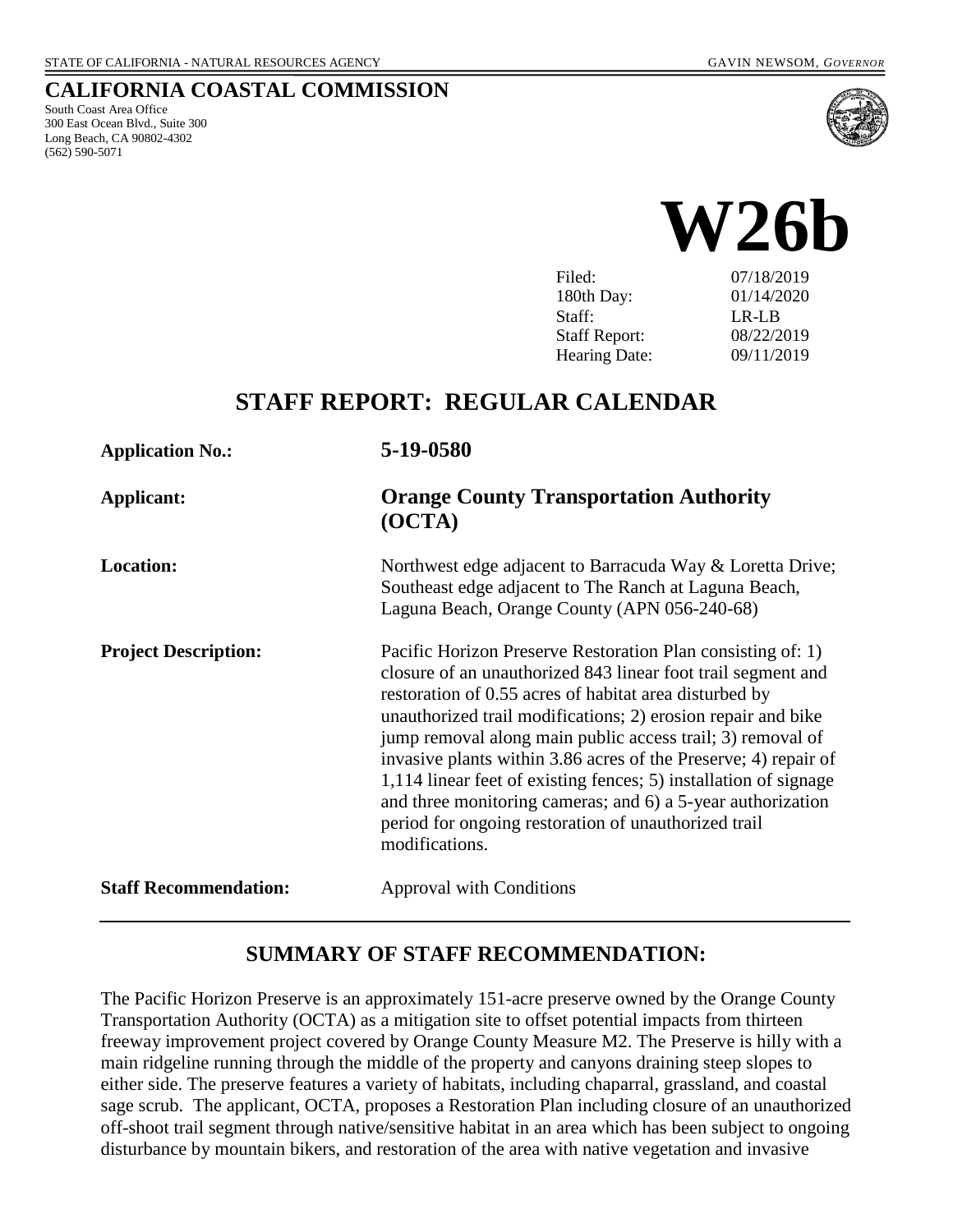species removal. Closure of this unauthorized trail segment will in no way preclude public access in the Preserve as it is an off-shoot duplicative trail that connects to the main trail (**Exhibit #1**). Furthermore, the applicant is requesting a 5-year authorization period for ongoing restoration of unauthorized trail modifications. In addition to invasive plant species removal in the trail closure areas, the Plan includes removal of "high priority" invasive species including artichoke thistle, pampas grass, and ice plant within a 3.86 acre area of the preserve. **Exhibit #3** provides a map depicting the areas proposed for invasive plant removal. The Plan also includes 1,114 linear feet of fence line repairs and removal of barbed wire along existing steel 6-foot tall T-posts and replacement with 12.5-gauge barbless wire. **Exhibit #2** provides an aerial view outlining the section of the fence line repair, trail segment proposed to be closed and restored, and overall disturbed lands proposed for restoration.

The project is located within an area of deferred certification of the City of Laguna Beach, so the Coastal Commission is the permitting authority and the standard of review is Chapter 3 of the Coastal Act, while the certified LCP for Laguna Beach provides guidance. The project raises issues under section 30240 of the Coastal Act, because the proposed trail removal and restoration work will occur in sensitive habitat areas that qualify as environmentally sensitive areas. Under section 30240 (a), development that occurs in ESHA must be a use that is dependent on the resource and must not significantly disrupt habitat values. Under section 30240(b), development that occurs adjacent to ESHA or recreation areas must not significantly degrade the habitat and must be compatible with the continuance of the habitat or recreation area. The proposed restoration project is intended to restore native vegetation that has been degraded by unauthorized mountain biking and creation of mountain biking trails and to restore areas degraded by invasive plant species, if implemented as conditioned below, will be successful in doing so. Accordingly, the project is a use that is dependent on the resource, will benefit the sensitive habitat, and will be compatible with the continued existence of the habitat, and can be found consistent with section 30240 of the Coastal Act.

Staff is recommending **approval** of the proposed coastal development permit with **five (5)** special conditions regarding: **1) Submittal of Final Fence Plan; 2) Conformance to Restoration; Maintenance and Monitoring Plan; 3) Scope and Term of Permit Approval; 4) County of Orange Approval; 5) Archaeological Monitoring** 

As conditioned below, the project is consistent with Chapter 3 of the Coastal Act.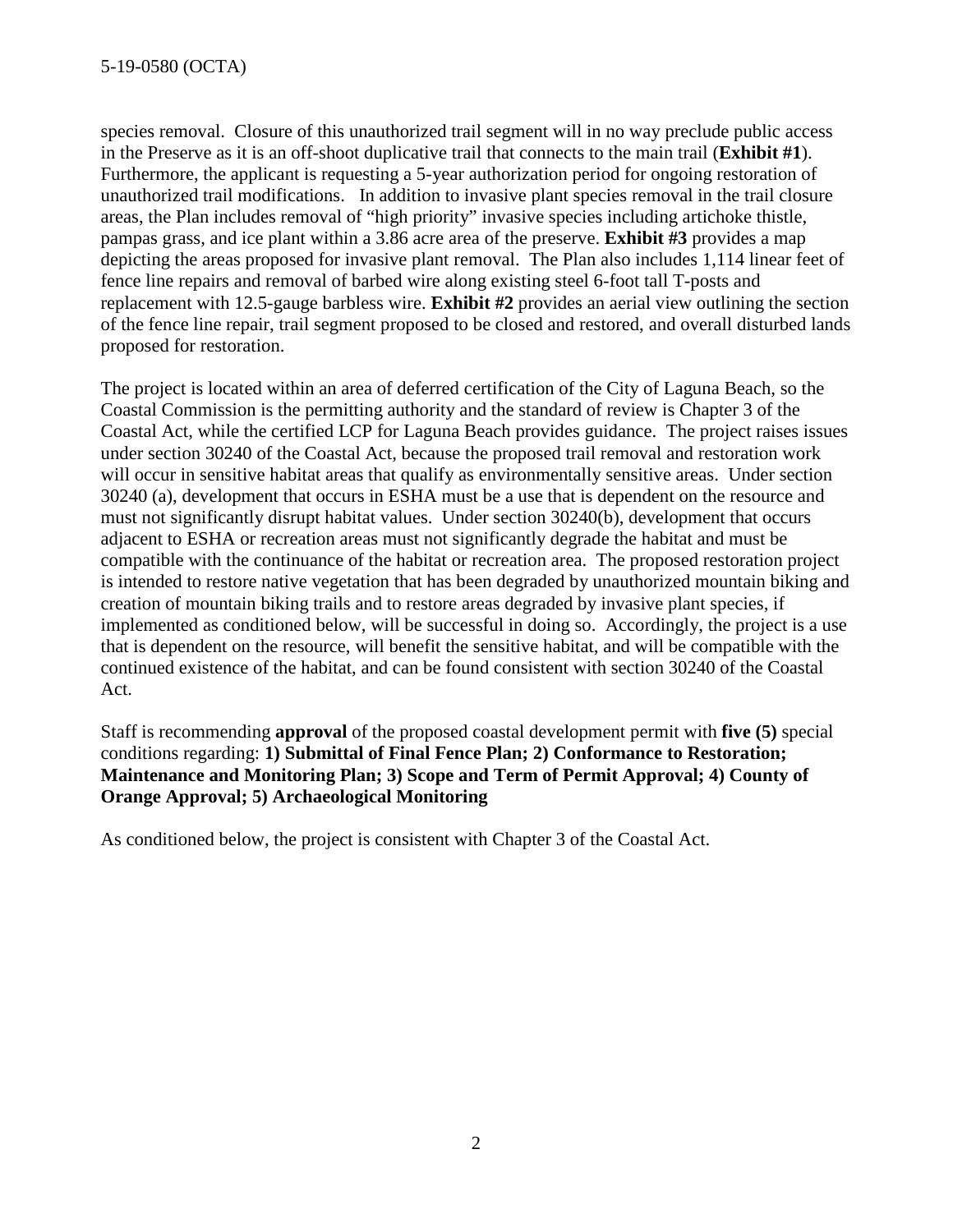# **TABLE OF CONTENTS**

## **APPENDICES**

[Appendix A](#page-18-0) - Substantive File Documents

## **EXHIBITS**

- Exhibit 1 Overall Vicinity Maps
- [Exhibit 2 Site Plan/Existing Conditions Including Photographs 1-12](https://documents.coastal.ca.gov/reports/2019/9/W26b/W26b-9-2019-exhibits.pdf)
- Exhibit 3 Invasive Plant Species Removal Map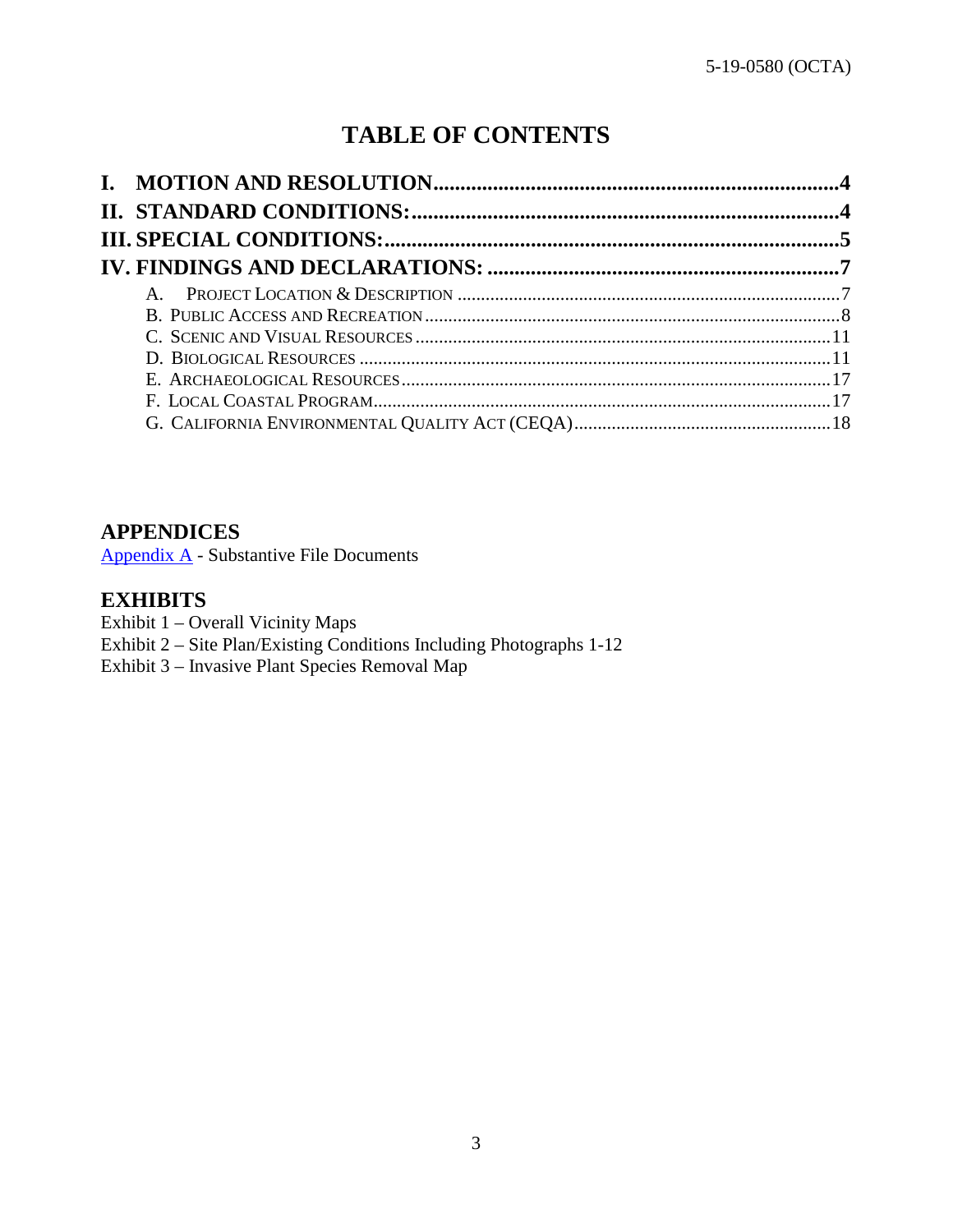## <span id="page-3-0"></span>**I. MOTION AND RESOLUTION**

### **Motion:**

*I move that the Commission approve Coastal Development Permit Application No. 5-19-0580 pursuant to the staff recommendation.*

Staff recommends a YES vote. Passage of this motion will result in approval of the permit as conditioned and adoption of the following resolution and findings. The motion passes only by affirmative vote of a majority of the Commissioners present.

### **Resolution:**

*The Commission hereby approves a coastal development permit for the proposed development and adopts the findings set forth below on grounds that the development as conditioned will be in conformity with the policies of Chapter 3 of the Coastal Act and will not prejudice the ability of the local government having jurisdiction over the area to prepare a Local Coastal Program conforming to the provisions of Chapter 3. Approval of the permit complies with the California Environmental Quality Act because either 1) feasible mitigation measures and/or alternatives have been incorporated to substantially lessen any significant adverse effects of the development on the environment, or 2) there are no further feasible mitigation measures or alternatives that would substantially lessen any significant adverse impacts of the development on the environment.* 

## <span id="page-3-1"></span>**II. STANDARD CONDITIONS:**

This permit is granted subject to the following standard conditions:

- 1. **Notice of Receipt and Acknowledgment**. The permit is not valid and development shall not commence until a copy of the permit, signed by the permittee or authorized agent, acknowledging receipt of the permit and acceptance of the terms and conditions, is returned to the Commission office.
- 2. **Expiration.** If development has not commenced, the permit will expire two years from the date on which the Commission voted on the application. Development shall be pursued in a diligent manner and completed in a reasonable period of time. Application for extension of the permit must be made prior to the expiration date.
- 3. **Interpretation.** Any questions of intent or interpretation of any condition will be resolved by the Executive Director or the Commission.
- 4. **Assignment.** The permit may be assigned to any qualified person, provided assignee files with the Commission an affidavit accepting all terms and conditions of the permit.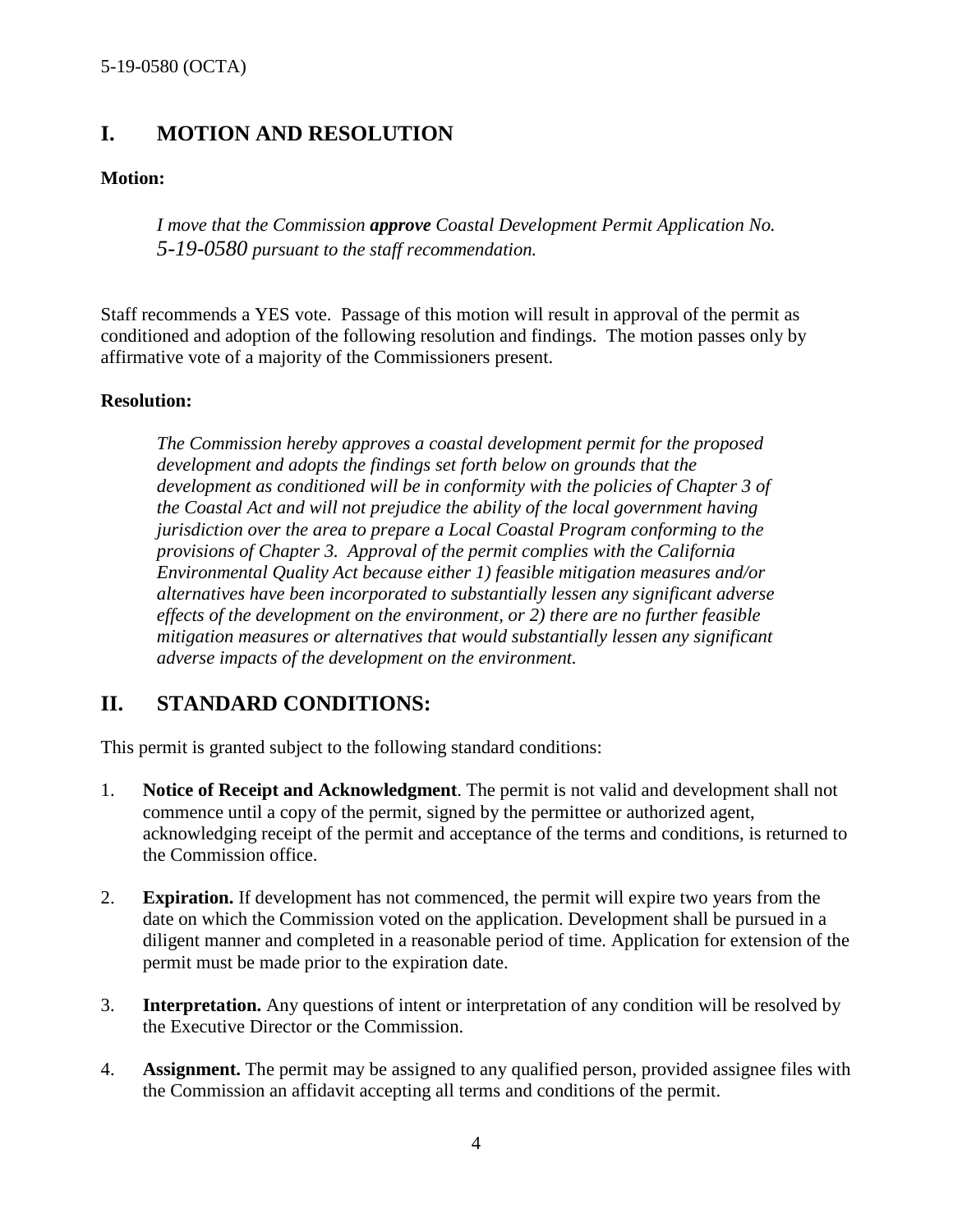5. **Terms and Conditions Run with the Land.** These terms and conditions shall be perpetual, and it is the intention of the Commission and the permittee to bind all future owners and possessors of the subject property to the terms and conditions.

## <span id="page-4-0"></span>**III. SPECIAL CONDITIONS:**

This permit is granted subject to the following special conditions:

1. **Submittal of Final Fence Plan.** PRIOR TO ISSUANCE OF THE COASTAL DEVELOPMENT PERMIT, the applicant shall submit, for the review and written approval of the Executive Director, an As-Built Fence Detail Plan that conforms with the following fence description provided to the Commission by the applicant: *"existing 6-ft. tall metal T-posts will be protected in place and strands of barbed wire will be removed and replaced with three strands of smooth 12.5-gauge barbless wire along an existing approximately 1,114 linear feet of fence line located at the northern Preserve border."* At a minimum, the Fence Detail Plan shall describe all fence materials, depict the fence location, length, height, dimension, spacing between metal T-posts, number of wires, wire gauge and spacing between wires with the lowest wire strand a minimum 2.5-feet from the ground to ensure wildlife movement is not inhibited.

The permittee shall undertake development in conformance with the approved final plan unless the Commission amends this permit or the Executive Director issues a written determination that no amendment is legally required for any proposed minor deviations.

2. **Conformance to Restoration, Maintenance and Monitoring Plan.** The applicant shall adhere to the submitted Restoration Plan for Disturbed Lands within Pacific Horizon Preserve, dated August 2019, including by submitting annual monitoring reports to the Commission Executive Director for review and approval that must include presentation of monitoring results, assessment of progress toward meeting success criteria, and any adaptive management recommendations. The annual monitoring reports must be submitted to the Commission Executive Director for the first five years of the restoration after permit issuance or for an adjusted time period dependent on restoration success.

The permittee shall undertake development in conformance with the approved Restoration Plan unless the Commission amends this permit or the Executive Director issues a written determination that no amendment is legally required for any proposed minor deviations.

3. **Scope and Term of Permit Approval.** The development authorized by this CDP is limited to the work described in the Restoration Plan for Disturbed Lands within Pacific Horizon Preserve, dated August 2019 and, for a 5-year period following permit issuance, the applicant may continue to remove and restore newly created unauthorized bike trails to pre-existing topographical contours with the use of non-mechanized hand tools to remove soil pilings and re-smooth areas to match surrounding landforms and area revegetation, consistent with the type of work outlined in the approved restoration plan.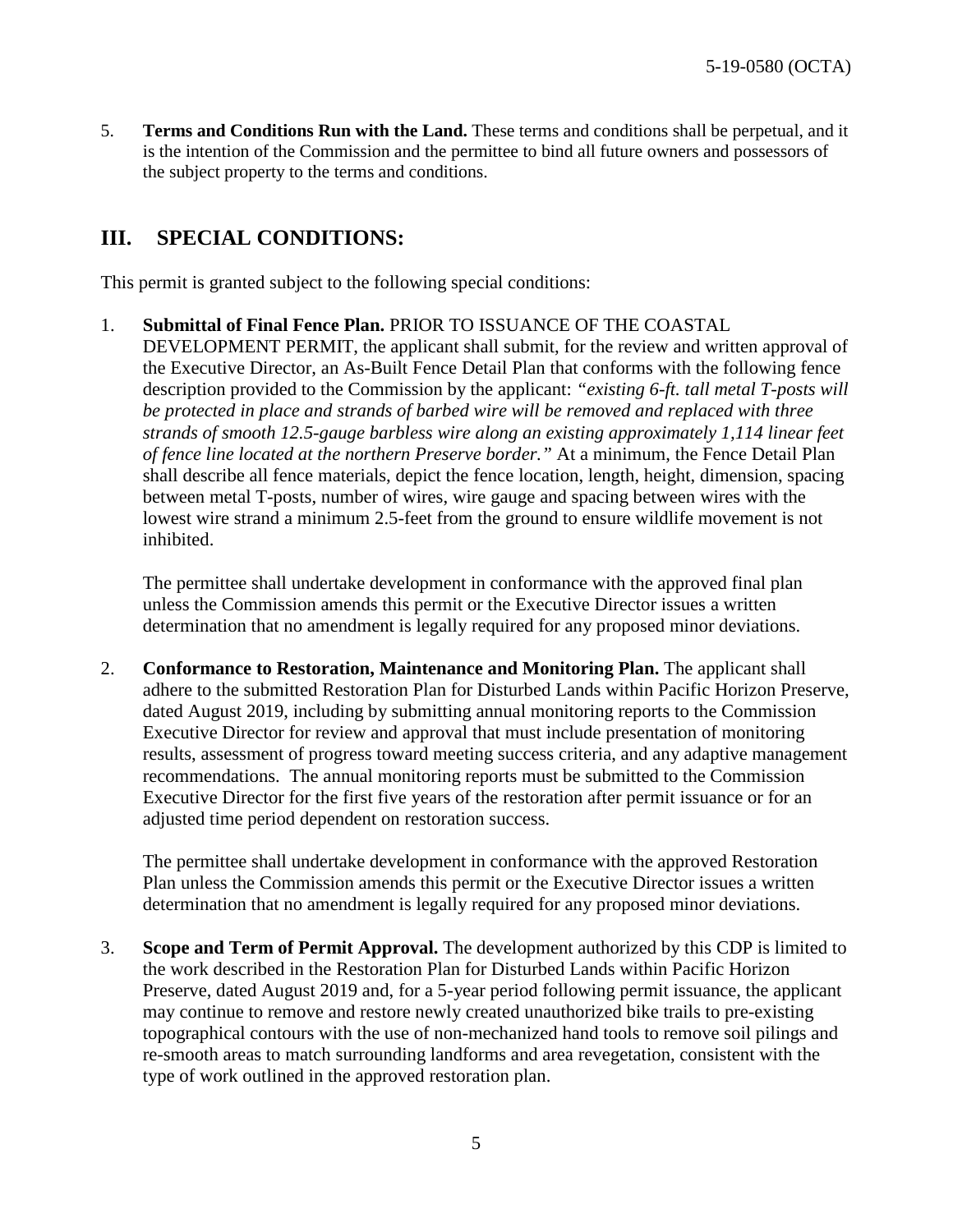- 4. **County of Orange Approval.** PRIOR TO COMMENCEMENT OF RESTORATION ACTIVITIES ON COUNTY OF ORANGE PROPERTY, the permittee shall provide to the Executive Director a copy of a permit issued by the County of Orange, or letter of permission, or evidence that no permit or permission is required. The permit or letter of permission shall evidence the ability of the applicant to conduct invasive plant species removal and habitat restoration activities within County of Orange public lands as conditioned herein. The permittee shall inform the Executive Director of any changes to the project required by the County of Orange. Such changes shall not be incorporated into the project until the permittee obtains a Commission amendment to this coastal development permit, unless the Executive Director issues a written determination that no amendment is legally required.
- 5. **Archaeological Monitoring.** By acceptance of this permit, the permittee agrees to: provide 1 archaeological monitor(s) qualified by the California Office of Historic Preservation (OHP) standards and a minimum of 1 Native American monitor from each tribal entity with documented ancestral ties to the area appointed consistent with the standards of the Native American Heritage Commission (NAHC), and the Native American most likely descendent (MLD) when State Law mandates identification of a MLD, to monitor all project grading, excavation work, or site preparation associated with the approved development. The permittee shall provide sufficient archeological and Native American monitors to assure that all project grading and any other subsurface activity that has any potential to uncover or otherwise disturb cultural deposits is monitored at all times. Prior to the commencement and/or recommencement of any monitoring, the permittee shall notify each archeological and Native American monitor of the requirements and procedures established by this special condition, including all subsections. Furthermore, prior to the commencement and/or re-commencement of any monitoring, the permittee shall provide a copy of this special condition, any archaeological monitoring or research plans, and any other plans required pursuant to this condition and which have been approved by the Executive Director, to each monitor.
	- A. If an area of cultural deposits is discovered during the course of the project, all subsurface activity that has the potential to uncover or otherwise disturb cultural deposits in the area of the discovery or activity that may foreclose mitigation options (not less than 50-foot wide buffer around the discovery) shall cease immediately and shall not recommence except as provided in subsection B hereof; and the project archaeologist shall prepare and submit a Significance Testing Plan, for review and approval of the Executive Director, identifying measures to be undertaken to determine the significance of the find. The Plan shall be prepared in consultation with the Native American monitors, and the MLD when State Law mandates the identification of a MLD. The Executive Director shall determine the adequacy of the Plan and provide written authorization to proceed if it is adequate. The Significance Testing Plan results, along with the project archaeologist's recommendation as to whether the discovery should be considered significant, and the comments of the Native American monitors and MLD when State Law mandates the identification of a MLD, shall be submitted to the Executive Director for a determination of the significance of the discovery. If the Executive Director determines that the discovery is significant, development shall not recommence and the permittee shall submit to the Executive Director a Supplementary Archaeological Plan in accordance with subsection B, below.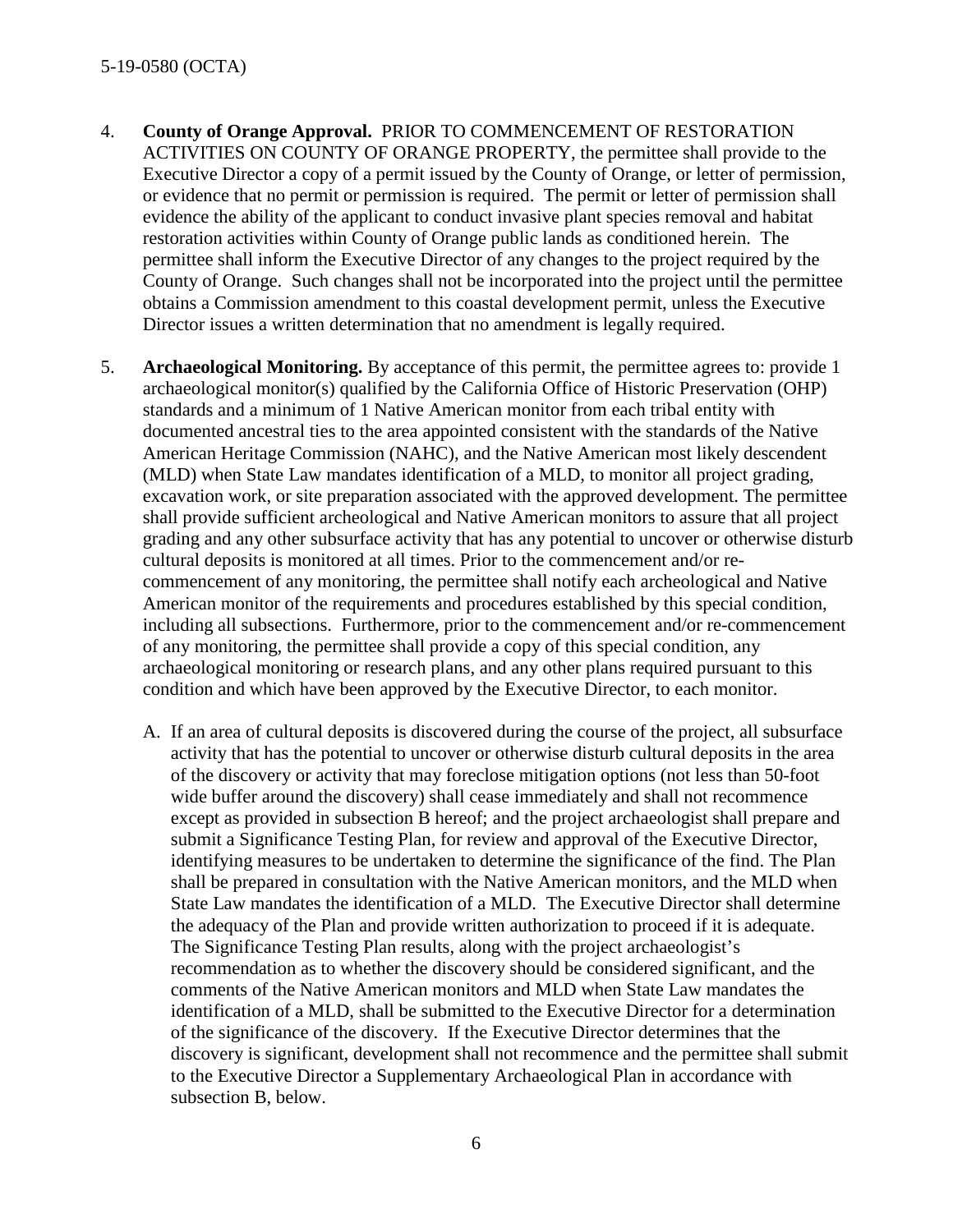- B. A permittee seeking to recommence construction/development following discovery of cultural deposits determined to be significant pursuant to the process established in the Significance Testing Plan in subsection A shall submit a Supplementary Archaeological Plan for the review and written approval of the Executive Director, prepared by the project archaeologist in consultation with the Native American monitor(s), and the Native American most likely descendent (MLD) when State Law mandates identification of a MLD. The Supplementary Archaeology Plan shall identify proposed investigation and mitigation measures; in-situ preservation is the preferred mitigation and can be achieved through such methods such as, but not limited to, project redesign, capping, and deeding the cultural resource areas in open space. In order to protect archaeological resources, any further development may only be undertaken consistent with the provisions of the approved Supplementary Archaeological Plan, as well as, to the extent applicable, the original approved archaeological plan.
	- (i) If the Executive Director approves the Supplementary Archaeological Plan and determines that the Supplementary Archaeological Plan's recommended changes to the proposed development or mitigation measures are de minimis in nature and scope, construction may recommence after this determination is made in writing by the Executive Director.
	- (ii) If the Executive Director approves the Supplementary Archaeological Plan but determines that the changes therein are not de minimis, construction may not recommence until after an amendment to this permit is approved by the Commission to authorize a new archaeological approach.
	- (iii)A report verifying compliance with this condition shall be submitted to the Executive Director for review and written approval, upon completion of the mitigation measures detailed in the approved archaeological monitoring plan and/or Supplementary Archaeological Plan required to protect significant archaeological finds.

## <span id="page-6-0"></span>**IV. FINDINGS AND DECLARATIONS:**

### <span id="page-6-1"></span>**A. PROJECT LOCATION & DESCRIPTION**

The proposed project is within the Pacific Horizon Preserve, previously known as Aliso Canyon Preserve, located in Laguna Beach between Aliso and Wood Canyons Wilderness Park along the northern and eastern boundaries, City of Laguna Beach open space and Hobo Ridge conservation lands to the south/southwest, The Ranch at Laguna Beach (golf course and hotel) to the south, and residential development along the northwest boundary adjacent to Barracuda Way & Loretta Drive in Laguna Beach, Orange County (**[Exhibit #1](https://documents.coastal.ca.gov/reports/2019/9/W26b/W26b-9-2019-exhibits.pdf)**). Public access to the preserve is available from Moulton Meadows Park on Balboa Avenue in Laguna Beach. The Pacific Horizon Preserve is an approximately 151-acre preserve owned by Orange County Transportation Authority (OCTA) as a mitigation site to offset potential impacts from the 13 freeway improvement project covered by Orange County Measure M2. The Preserve is part of the OCTA's Natural Community Conservation Plan (NCCP). Topography on the property is hilly, with the main ridgeline running through the middle of the property and canyons draining steep slopes to either side. Elevations range from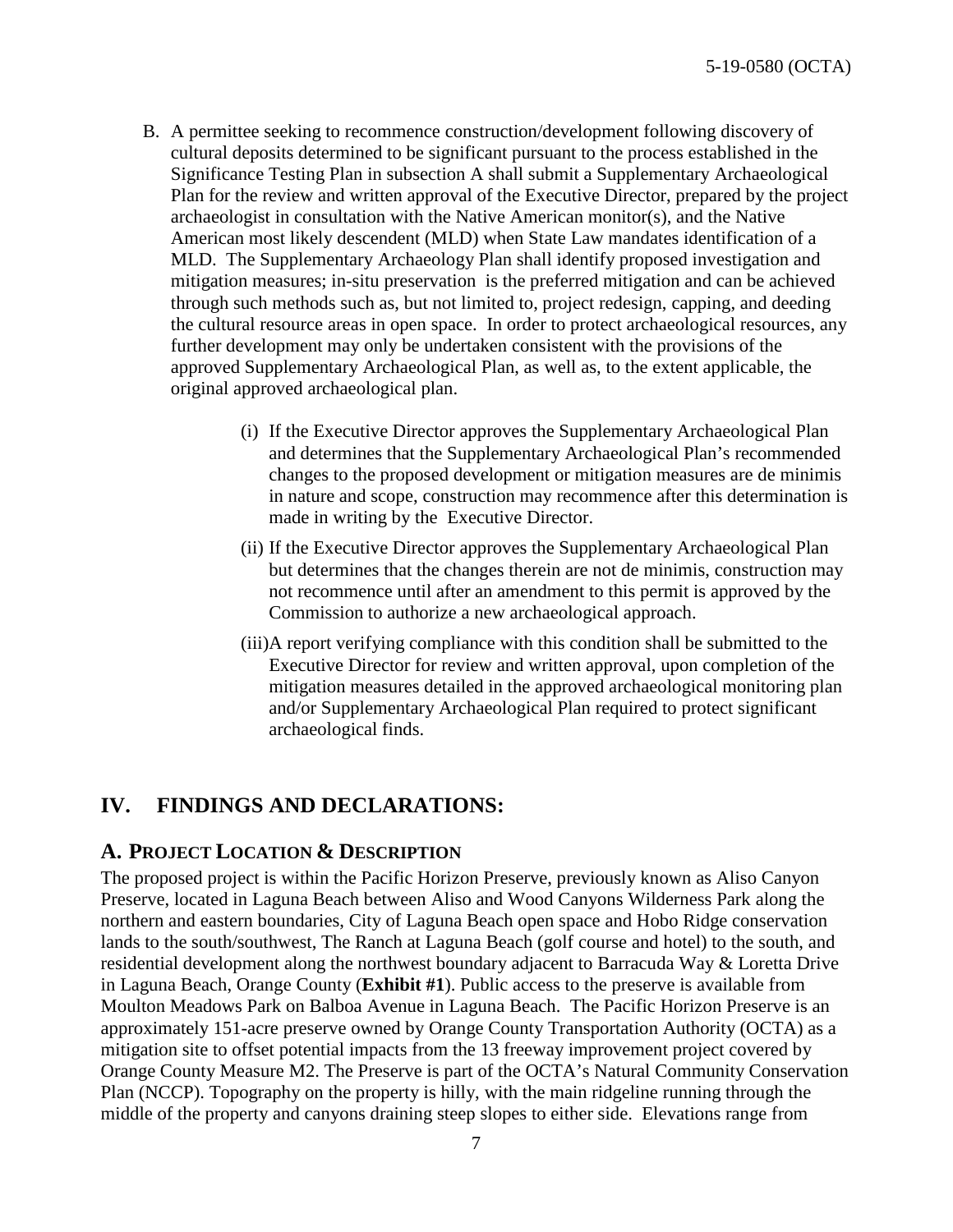approximately 40 feet above mean sea level at the southeastern edge of the property to 840 feet above mean sea level at the northwestern edge. The Preserve features a variety of habitats, including chaparral, grassland, and coastal sage scrub communities.

The applicant, OCTA, proposes a Restoration Plan with the following components:

- 1) closure of an unauthorized 843 linear foot trail segment and restoration of 0.55 acres of disturbed area associated with unauthorized trail modifications made by mountain bikers;
- 2) erosion repair and bike jump removal along main public access trail;
- 3) removal of invasive plants over 3.86 acres of the Preserve;
- 4) repair of 1,114 linear feet of existing fence line;
- 5) installation of five "Restoration in Progress Do not Enter" signs and three monitoring cameras; and
- 6) 5-year authorization period for ongoing trail modification/restoration activities due to possible future unauthorized trail modifications (attributed to mountain bike activities).

The proposed Plan includes closing off an unauthorized off-shoot trail segment through native/sensitive habitat in an area which has been subject to ongoing disturbance by mountain bikers and restoration of the area with native vegetation and invasive species removal. Closure of this unauthorized trail segment will in no way preclude public access in the Preserve as it is an offshoot duplicative trail that connects to the main trail (**[Exhibit 1](https://documents.coastal.ca.gov/reports/2019/9/W26b/W26b-9-2019-exhibits.pdf)**). Furthermore, the applicant is requesting a 5-year authorization period for ongoing restoration of possible future unauthorized trail modifications. Such ongoing restoration activities would involve minimal soil decompaction using hand tools such as shovels and pickaxes, and removal of unpermitted development and restoration with native plant species. In addition to invasive plant species removal in the trail closure areas, the Plan includes removal of "high priority" invasive species including artichoke thistle, pampas grass, and ice plant from a 3.86 area of the preserve. **[Exhibit 3](https://documents.coastal.ca.gov/reports/2019/9/W26b/W26b-9-2019-exhibits.pdf)** provides a map depicting the areas proposed for invasive plant removal. The Plan also includes existing 1,114 linear feet of fence line repairs with the removal of barbed wire along steel 6-foot t-posts and replacement with 12.5-gauge barbless wire. **[Exhibit 2](https://documents.coastal.ca.gov/reports/2019/9/W26b/W26b-9-2019-exhibits.pdf)** provides an aerial view outlining the section of the fence line repair, trail segment proposed to be closed and restored, and overall disturbed lands proposed for restoration.

### **STANDARD OF REVIEW**

The proposed project is located within a single lot owned by the OCTA. The project site is located within an Area of Deferred Certification of the City of Laguna Beach in Orange County (a certified jurisdiction). Thus, the entire site of the proposed development is located within the Commission's permit jurisdiction and the standard of review is Chapter 3 of the Coastal Act and the City of Laguna Beach's certified LCP may be used as guidance (Pub. Res. Code § 30519(b)).

### <span id="page-7-0"></span>**B. PUBLIC ACCESS AND RECREATION**

Coastal Act Section 30210 states:

*In carrying out the requirement of Section 4 of Article X of the California Constitution, maximum access, which shall be conspicuously posted, and recreational opportunities shall be provided for all the people consistent with public safety needs and the need to*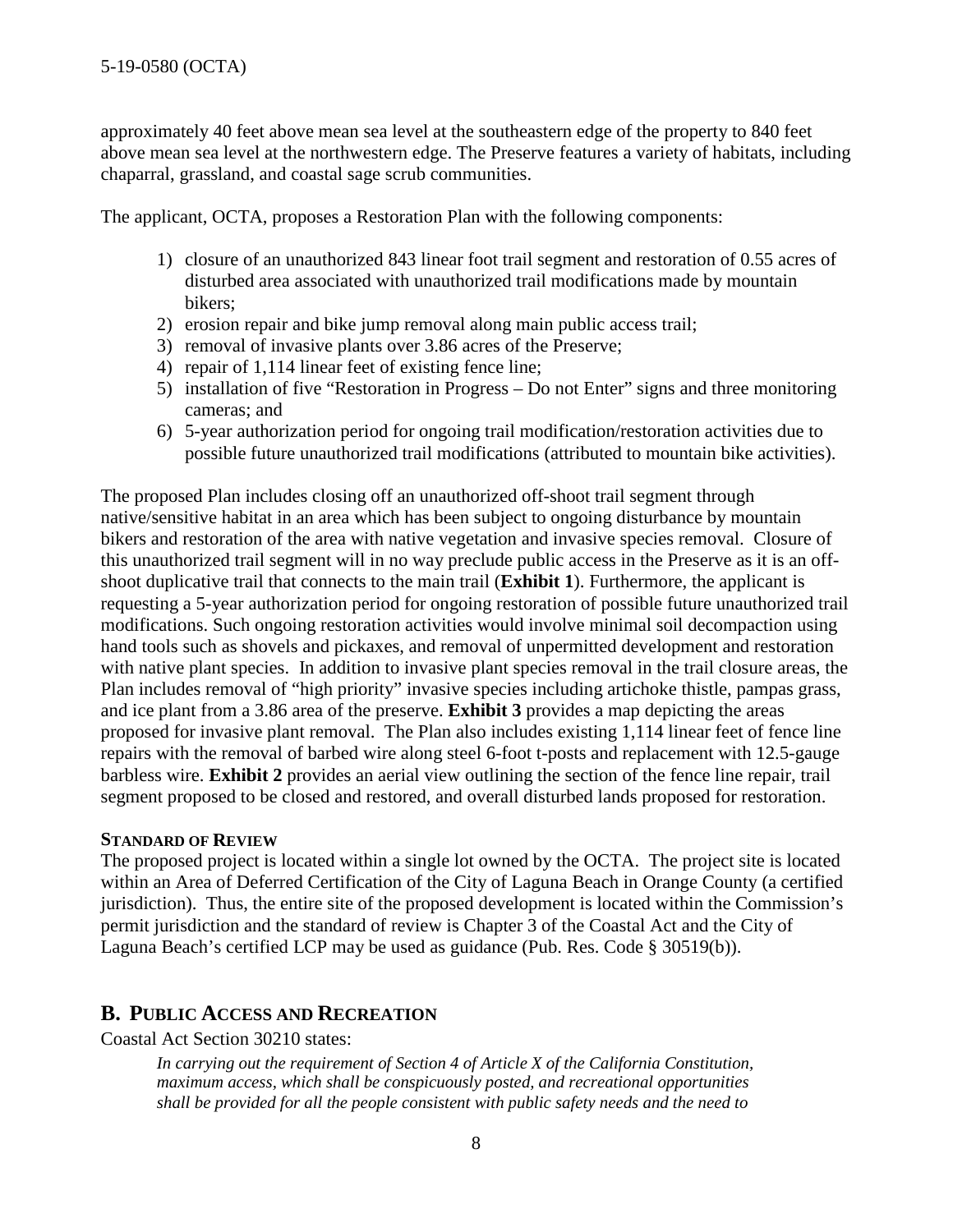*protect public rights, rights of private property owners, and natural resource areas from overuse.*

Coastal Act Section 30211 states:

*Development shall not interfere with the public's right of access to the sea where acquired through use or legislative authorization, including, but not limited to, the use of dry sand and rocky coastal beaches to the first line of terrestrial vegetation.*

#### Coastal Act Section 30220 states:

*Coastal areas suited for water-oriented recreational activities that cannot readily be provided at inland water areas shall be protected for such uses.* 

Coastal Act Section 30223 states:

*Upland areas necessary to support coastal recreational uses shall be reserved for such uses, where feasible.*

One of the main tenets of the Coastal Act is the preservation and enhancement of coastal access. As previously stated, the proposed Pacific Horizon Preserve Restoration Plan includes closure of a trail segment, replacement of an existing deteriorating boundary fence with a new fence, new signage, and installation of monitoring cameras.

### **Trail Closure**

Prior to acquisition by the OCTA, this Preserve was privately owned and contained existing dirt trails which have been used by the general public (hikers and mountain bikers). Access to the 151 acre Preserve is available from Moulton Meadows Park on Balboa Avenue in Laguna Beach; parking is available on the public streets as there is no dedicated parking lot. Multiple undesignated and pioneered trails cut across the back of Moulton Meadows Park on County-owned land; some of these trails are coming from Moulton Meadows Linkage and some begin at Moulton Meadows Park then consolidate and run south through the Pacific Horizon Preserve, crossing onto open space owned by the City of Laguna Beach. OCTA proposes to maintain the existing level of public access on the main trail (consisting of two trail segments that total approximately 1,650 feet) that bisects the Preserve north to south and connects with other regional trails (**[Exhibit 1](https://documents.coastal.ca.gov/reports/2019/9/W26b/W26b-9-2019-exhibits.pdf)**). OCTA is in the process of developing a long-term Public Access Plan to ensure compatibility with biological resource goals and objectives.

Recreational opportunities within the Preserve include passive activities such as walking, jogging, hiking, bird watching, noncompetitive mountain biking, equestrian use, and limited picnicking. Public access within the Preserve is provided within the constraints of protecting habitat and species resources, historical resources, terrain, limits of allowable impacts, existing suitable trails and access points, management costs, and community support. Trails provide low cost recreational opportunities; however trails should be minimized in designated habitat areas where possible to preserve intact and naturally functioning habitat. Minimizing the amount of trails in the Preserve is important as this will limit the edge effects and the proportion of the property that is exposed to potential disturbance. Maintenance of single track trails that form a core system and/or complete a loop within the Preserve, and that do not negatively affect sensitive resources, is one of the goals of the current draft Public Access Plan. The applicant proposes closure of an unauthorized 843 linear foot trail segment and restoration of 0.55 acres of habitat area disturbed by unauthorized trail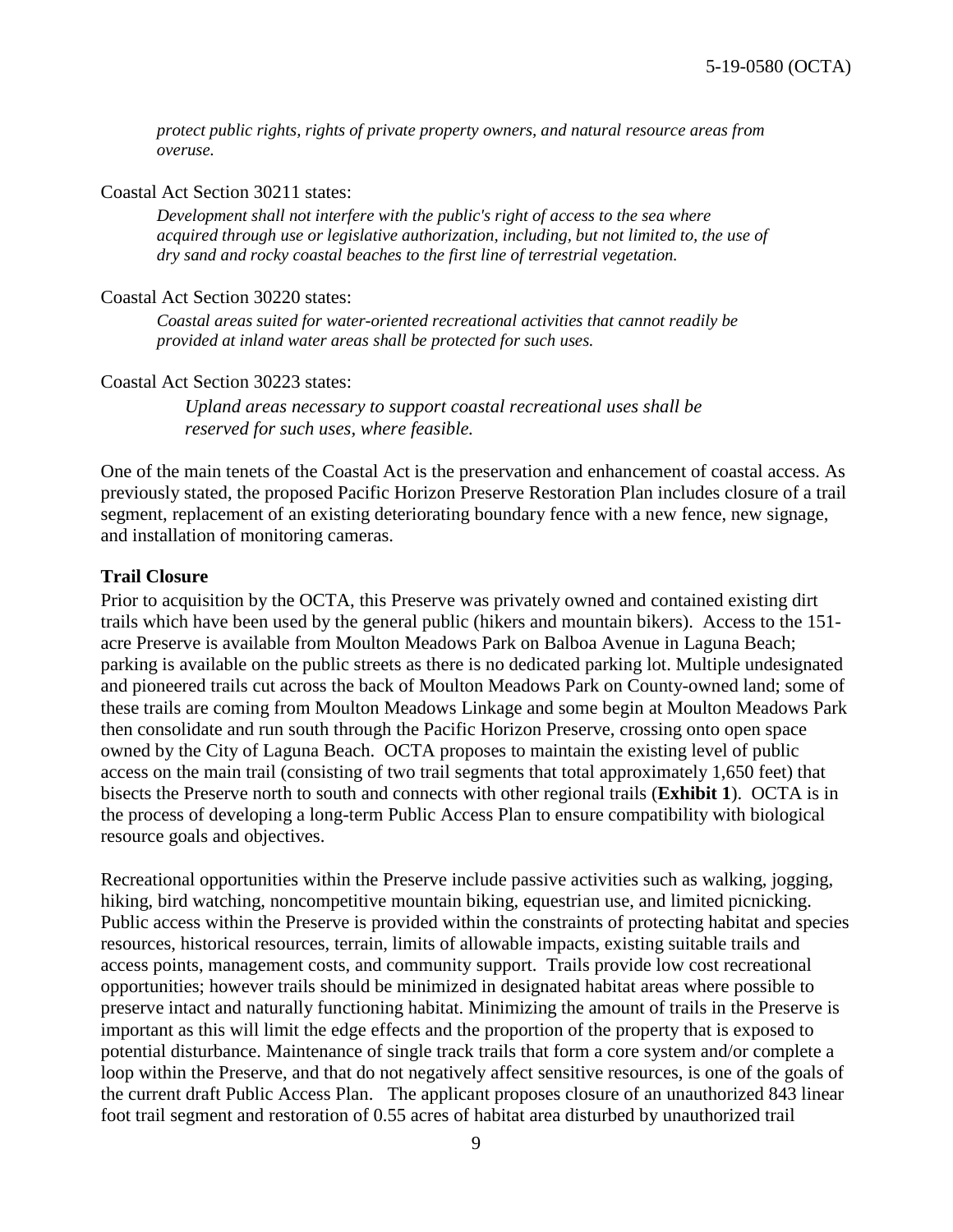modifications. **[Exhibit 2](https://documents.coastal.ca.gov/reports/2019/9/W26b/W26b-9-2019-exhibits.pdf)** depicts the trail segment proposed for closure in red and depicts the exiting trail to remain open in blue. **[Exhibit 1](https://documents.coastal.ca.gov/reports/2019/9/W26b/W26b-9-2019-exhibits.pdf)** depicts the existing main trail traversing the Preserve. Closure of this unauthorized trail segment will in no way preclude public access in the Preserve as it is an off-shoot duplicative trail that connects to the main trail.

### **Fence Repair, New Signage and Cameras**

As land stewards of the Preserve, the OCTA must ensure that the trail system is maintained and that new trails are not pioneered through sensitive habitat. Installation of fencing is typically used along trails to discourage off-trail activities and thus maintain Preserve rules and management goals. Ongoing management of the Preserve includes monitoring of permitted activities and unauthorized activities (e.g., use of closed trails, illegal dumping of waste materials and debris, and encroachment) to protect biological resources within the Preserve. Damage caused by off-trail activities is potentially one of the greatest threats to Preserves such as this one near urban population centers. Without enforcement, it is often difficult to change human behavior, especially in areas that have been used historically for activities that are not compatible with biological resource protection (e.g., off-road vehicle use), therefore, monitoring and enforcement consists of patrols by Preserve staff communicating Preserve rules and regulations, safety measures, resource protection measures, and recreational use and access guidelines to public users, thereby reducing future recreational impacts on biological resources. As proposed, existing 6-ft. tall metal T-posts will be protected in place and strands of barbed wire will be removed and replaced with three strands of smooth 12.5-gauge barbless wire along an existing approximately 1,114 linear foot fence line located at the northern Preserve border. The Preserve boundary is not fully fenced; fencing is only located along this northern border in the vicinity of Moulton Meadows Park to control/direct public access to the designated access point at the main trail and away from sensitive habitat communities. Photographs 2 and 3 provided by the applicant and included in **[Exhibit 2](https://documents.coastal.ca.gov/reports/2019/9/W26b/W26b-9-2019-exhibits.pdf)** depict the existing fence line proposed to be repaired. As only a descriptive narrative of the proposed fence repair is included in the Restoration Plan, **Special Condition 1** requires the applicant submit an As-Built Fence Detail Plan prior to issuance of the permit depicting the fence location, length, spacing between metal T-posts, number of wires, wire gauge and spacing between wires, fence height, dimensions, and description of all fence materials.

As proposed, the Plan includes repairs to existing fencing and new permanent signage reading "Habitat Restoration Area – Do Not Enter" at key access points to restrict public access and limit unauthorized activities in order to protect resources and facilitate public safety. Additionally, monitoring cameras will be installed to monitor both wildlife movement and human use. Proposed signage and camera locations are shown on **[Exhibit 4](https://documents.coastal.ca.gov/reports/2019/9/W26b/W26b-9-2019-exhibits.pdf)**. Three new camera poles will be placed along the trail on bare, unvegetated ground. The fencing and cameras will ensure that public access and recreational activities are available within the existing designated areas and will assist with enforcement of existing rules. They will not serve to reduce the area available for public for access and recreation.

As proposed, the project would not interfere with the public's recreational opportunities and is therefore consistent with the public access and recreation policies of the Coastal Act.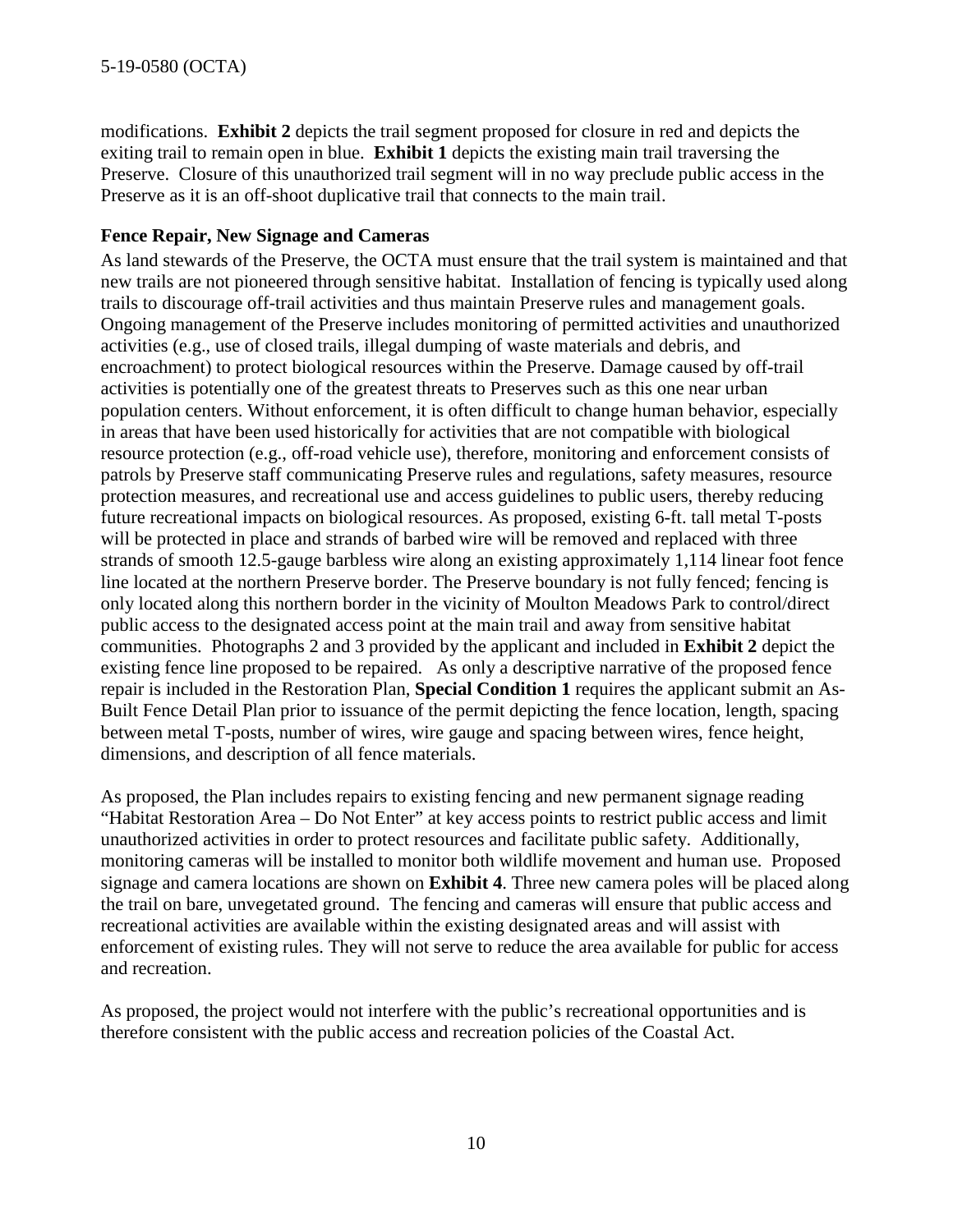### <span id="page-10-0"></span>**C. SCENIC AND VISUAL RESOURCES**

#### Coastal Act Section 30251 states:

*The scenic and visual qualities of coastal areas shall be considered and protected as a resource of public importance. Permitted development shall be sited and designed to protect views to and along the ocean and scenic coastal areas, to minimize the alteration of natural land forms, to be visually compatible with the character of surrounding areas, and, where feasible, to restore and enhance visual quality in visually degraded areas. New development in highly scenic areas such as those designated in the California Coastline Preservation and Recreation Plan prepared by the Department of Parks and Recreation and by local government shall be subordinate to the character of its setting.* 

The proposed project involves the repair and replacement of portions of an approximately 1,114 linear foot 6-ft. tall T-post/barbed wire fence with three strands of smooth 12.5-gauge barbless wire. The boundary fence is located at the northern Preserve border. The Preserve boundary is not fully fenced; fencing is only located along this northern border in the vicinity of Moulton Meadows Park to control/direct public access to the designated access point at the main trail and away from sensitive habitat communities. Thus, the fence is only noticeable to hikers for a limited section of the trail at the northern entry point to the Preserve, and does not obstruct any canyon vistas or ocean views. Photographs 2, 3, and 9 provided by the applicant and included in **[Exhibit 2](https://documents.coastal.ca.gov/reports/2019/9/W26b/W26b-9-2019-exhibits.pdf)** depict the existing fence line proposed to be repaired. The proposed metal post/triple wire strand fence is the minimum necessary to achieve the intent of the fence to guide the public onto the trail and away from sensitive habitat communities and maintains open views across the field of vision through the fence. Therefore, the proposed replacement of downed wire fencing with non-barbed wire would not negatively affect public views or visual resources from public vantage points along the main trail. As proposed, the Commission finds that the development conforms to the scenic and visual protection policies of the Coastal Act.

### <span id="page-10-1"></span>**D. BIOLOGICAL RESOURCES**

Coastal Act Section 30240 states:

*(a) Environmentally sensitive habitat areas shall be protected against any significant disruption of habitat values, and only uses dependent on those resources shall be allowed within those areas.*

*(b) Development in areas adjacent to environmentally sensitive habitat areas and parks and recreation areas shall be sited and designed to prevent impacts which would significantly degrade those areas, and shall be compatible with the continuance of those habitat and recreation areas.* 

#### **Site Biological Resources**

The applicant provided a biological survey for the entire Preserve titled "Baseline Biological Surveys Technical Report for the Aliso Canyon Property, Measure M2 Freeway Environmental Mitigation Program Acquisition Properties Evaluation in Orange County, California" by Psomas dated October, 2015. Fourteen vegetation types and other areas were found to occur within the Preserve, including 78.18 acres of southern mixed chaparral, scrub (coyote brush scrub, mixed sage scrub, mixed sage-chaparral scrub ecotone, mixed sage-cactus scrub), 1.04 acres of grassland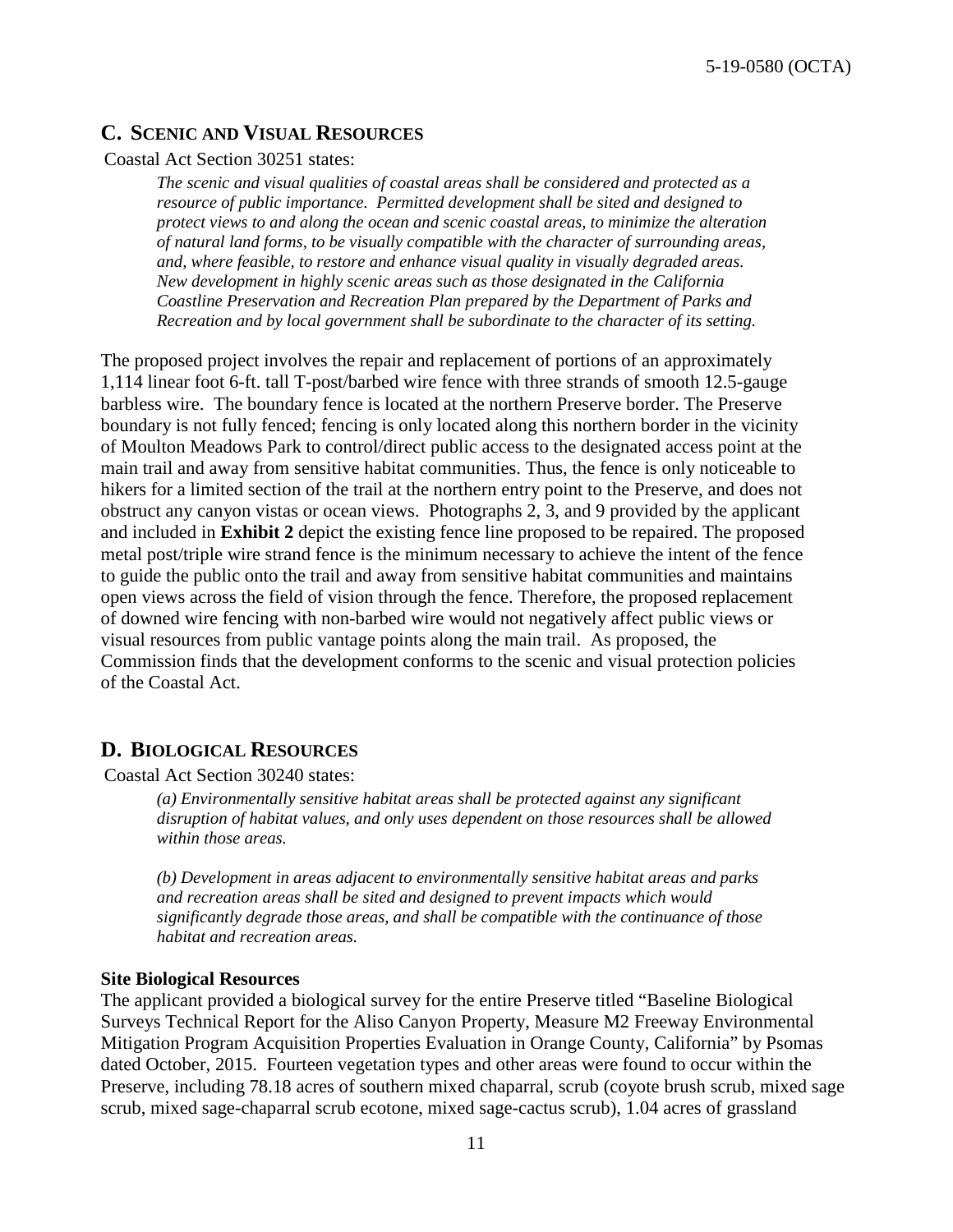(annual grassland, Elymus grassland, needlegrass grassland, clustered tarweed field), 1.56 acres barren (cliff/rock), and 3.67 acres developed/non-native (ornamental, ruderal, disturbed).

Additionally, the general surveys included an evaluation of the property's potential to support special status plant and wildlife species. Eight (8) special status plant species were found including for example, intermediate mariposa lily (*Calochortus weedii* var. *intermedius*), paniculate tarplant (*Deinandra paniculata*), many-stemmed dudleya (*Dudleya multicaulis*), big-leaved crownbeard (*Verbesina dissita*), Western dichondra (*Dichondra occidentalis*). Two species of local concern were observed on the property: bushrue (*Cneoridium dumosum*) and spiny redberry (*Rhamnus crocea*). Turkish rugging (*Chorizanthe staticoides*) was observed on the property and is assumed to be Orange County Turkish rugging (*Chorizanthe staticoides* var. *chrysacantha*) based on range. Lance-leaved dudleya (*Dudleya lanceolata*) was also observed on the property. Wildlife species found present included Cooper's hawk, red-tailed hawks, northern harrier, and coastal California gnatcatcher a federally listed Threatened species and a California Species of Special Concern. Intermediate Mariposa Lily (Calochortus weedii var. intermedius) is a very rare (CNPS listed 1B.2) native perennial herb that is endemic to Southern California, and grows on dry rocky slopes in grasslands chaparral and coastal sage scrub primarily in the South Coast and Peninsular Range regions. It tends to grow in with heavy or rocky soil, at elevations from 0-6200 feet. It is an herbaceous perennial that persists as a bulb after the above-ground parts have dried up. The leaves and stems emerge during the spring but the plants do not bloom until the early summer - Blooming period May to July. Overall, as the site supports eights special status, the entire site is environmentally sensitive habitat area (ESHA).

The report also identified potential threats to these species and their habitats on the property as habitat destruction by hikers and mountain bikers, illegal hunting; the spread of non-native plants and wildlife (e.g., iceplant and pampas grass); and wildland fires. The report recommended development of a Restoration Plan restricting unauthorized access on portions of the property; relocating public trails to avoid impacts on special status plant species; restoring native habitat by removing invasive plants; and maintaining movement opportunities through the property.

The proposed development is a Restoration Plan that involves the restoration of 0.55 acres of disturbed area associated with unauthorized trail modifications made by mountain bikers; erosion repair and bike jump removal along the main public access trail; and the removal of invasive plants within 3.86 acres of ESHA.

### **Proposed Restoration of Disturbed Areas**

The proposed Restoration Plan includes restoration of an approximately 0.23 acre of disturbed area (due to unauthorized mountain bike trails, berms and jumps for mountain bike activities) supporting mixed native scrub and non-native vegetation intermixed with bare areas and erosional cuts, and including 843 linear feet of an off-shoot duplicative trail segment that connects to the main trail. An additional 0.22 acre of native scrub occurring immediately adjacent to proposed trail restoration area will also be subject to "passive restoration" including minor removal of annual weeds and native seed dispersal to promote native habitat infill. **[Exhibit 2](https://documents.coastal.ca.gov/reports/2019/9/W26b/W26b-9-2019-exhibits.pdf)** provides a map depicting the locations of existing disturbance areas proposed for restoration and includes site photos.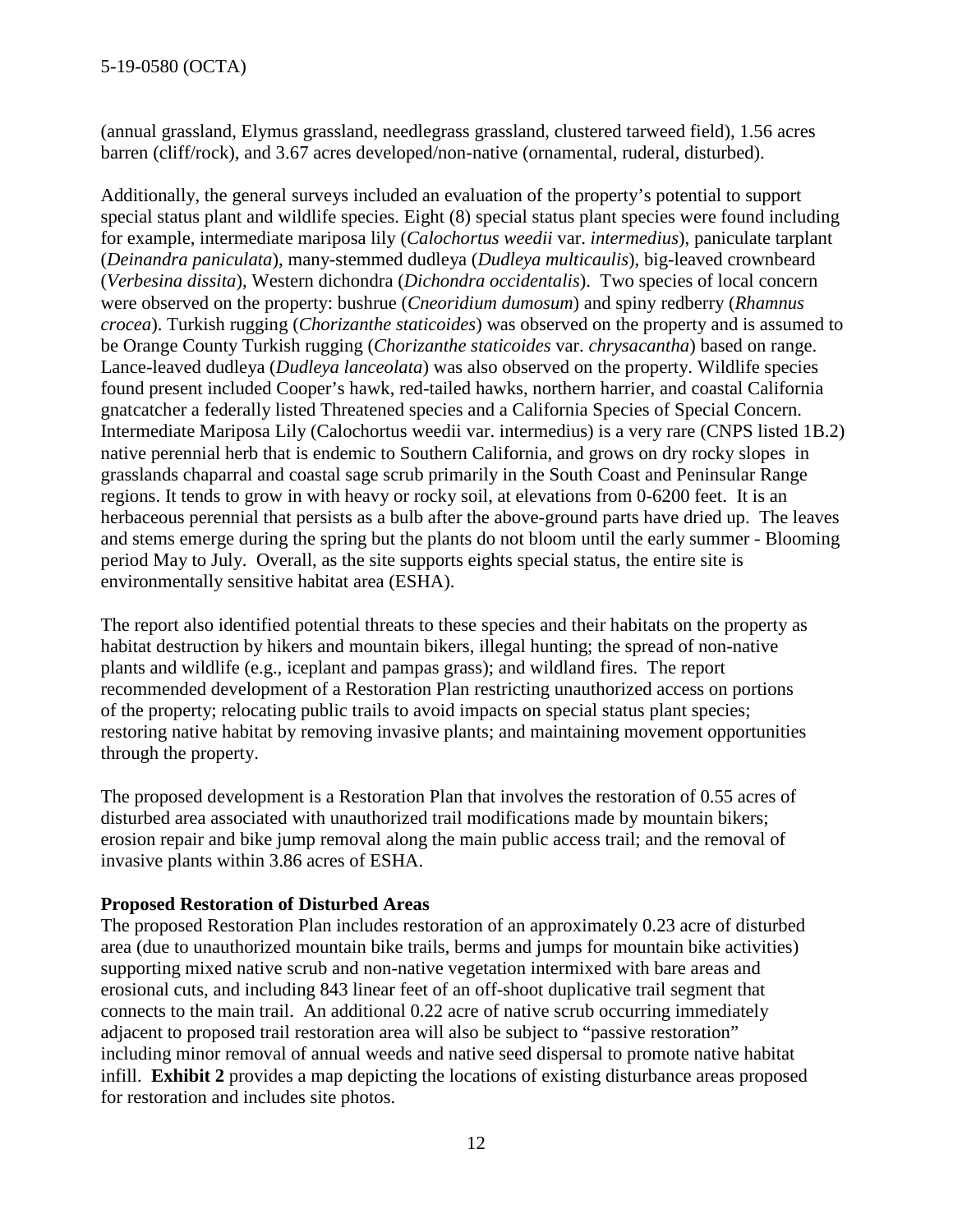Existing bicycle jumps/berms and erosional cuts pose an immediate threat to plant species of concern (i.e., many-stemmed dudleya and intermediate mariposa lily) and coastal sage scrub habitat for the California gnatcatcher. Therefore, the Restoration Plan includes dismantling of existing bicycle jumps and berms and soil de-compaction using hand tools such as pickaxes and shovels. Erosional cuts due to rain on the main access trail will be filled with native soil from onsite or with sand and gravel. Soil within the proposed off-shoot duplicative trail segment proposed for closure and area restoration will be de-compacted using pick axes, shovels, or a hand-held auger to make areas ready for planting. Use of wheelbarrows for transport of materials, if necessary is also proposed. No equipment staging is proposed. No grading using heavy equipment is not proposed as very minimal soil preparation is required (i.e., soil de-compaction and contouring), all of which is proposed utilizing hand tools. Straw wattles will be installed to secure erosive areas within the restoration sites and to keep restoration seed and cuttings from washing away during natural rain events before plants are sufficiently established. Additionally, all work is proposed to be under the supervision of a qualified biological monitor. Target invasive species in the disturbed area proposed for restoration include iceplant, pampas grass, and fountain grass also pose a threat to plant species of concern. Small quantities of sweet fennel and ruderal vegetation such as Russian thistle, milk thistle, and non-native grasses were also observed within some disturbed areas. All invasive species and ruderal species associated with disturbance will be removed as part of routine maintenance under the proposed Restoration Plan. As proposed invasive species removals will continue over a 5-year period. Once the soil is prepared, the applicant proposes to disperse native seed within the disturbance restoration areas by hand utilizing a coastal sage scrub seed mix. Additionally, prickly pear cactus pads are proposed to be collected on site and planted in strategic areas in groupings to deter entry into the restoration areas and provide an added physical barrier to protect sensitive plant species or special-status plant species and in treated iceplant to provide infill.

The proposed project also includes repair of existing approximately 1,114 linear feet of fence, line located at the northern Preserve border. The Preserve boundary is not fully fenced; fencing is only located along this northern border in the vicinity of Moulton Meadows Park to control/direct public access to the designated access point at the main trail and away from sensitive habitat communities and mapped special status plant species. As proposed, existing 6-ft. tall metal T-posts will be protected in place and strands of barbed wire will be removed and replaced with three strands of smooth 12.5-gauge barbless wire. No new fence T-posts are proposed, therefore, no new ground disturbance impacts are anticipated with the proposed fence line repair. Additionally, the proposed three new camera poles will be placed along the trail on bare, un-vegetated ground (see **[Exhibit 2](https://documents.coastal.ca.gov/reports/2019/9/W26b/W26b-9-2019-exhibits.pdf)** photographs). The proposed metal post/triple smooth wire strand fencing is the minimum necessary to achieve the intent of the fence to guide the public onto the trail and away from sensitive habitat communities while ensuring wildlife movement is not inhibited. Special Condition 1 requires the applicant submit, prior to issuance of the permit, fence plans that at a minimum provide 2.5-feet between the ground and the wire fencing to ensure wildlife movement is not inhibited. .

After restoration of the identified disturbed area, site conditions may continue to change as individuals create new unauthorized trails and berms/jumps in other areas of the Preserve, therefore, the applicant is requesting the ability to continue to restore any possible future similar disturbances due to mountain bike activity for a 5-year period. **Special Condition 3**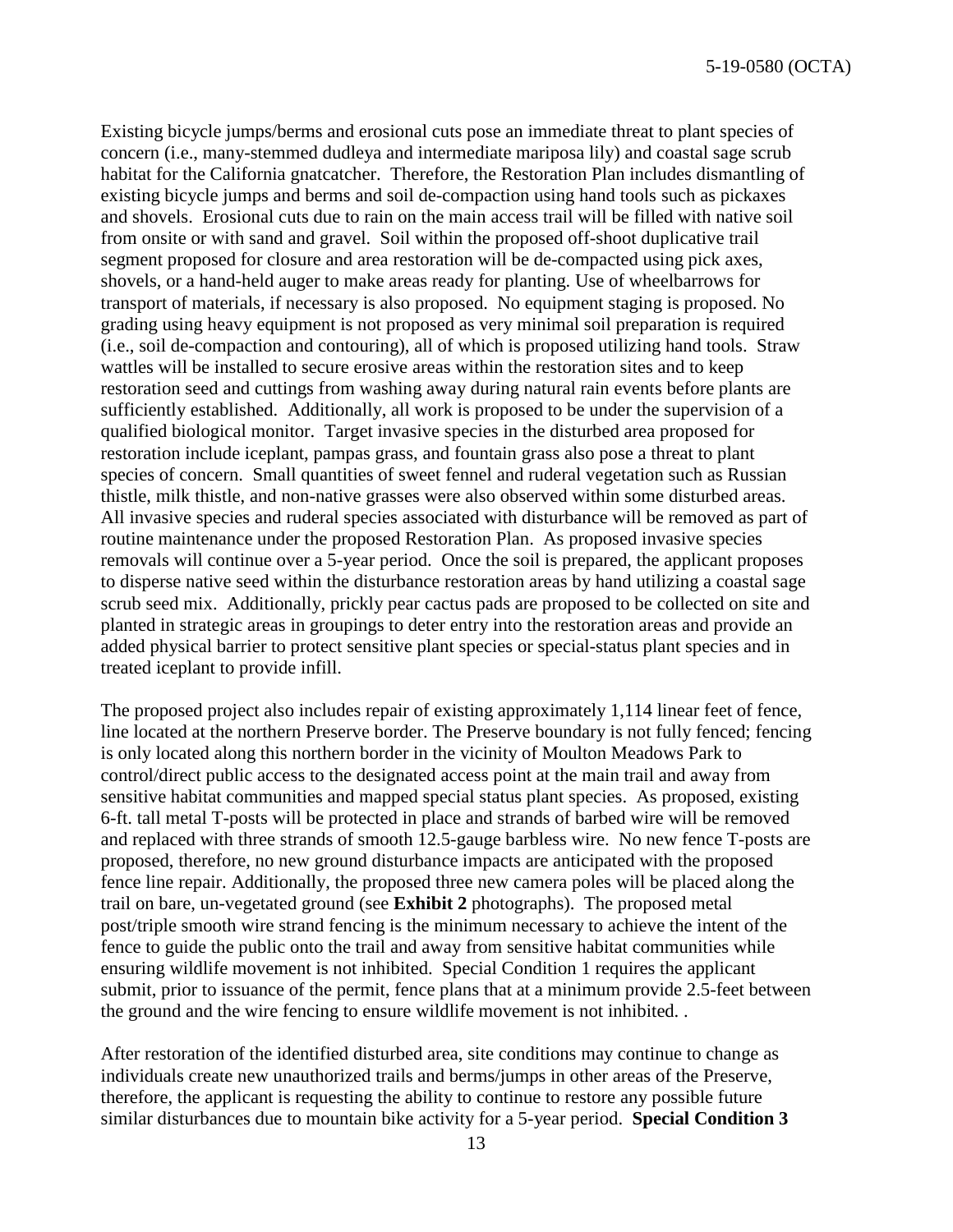limits development authorized by this CDP approval to the type/scope of work authorized in the Restoration Plan and provides the applicant the ability to remove soil pilings and resmooth areas to match surrounding landforms and area revegetation; not to exceed the type of work outlined in the Restoration Plan for the requested 5-year period after permit issuance.

Invasive plant species proposed for removal as part of the restoration of disturbed areas includes removal of iceplant which occurs on both the Preserve and on County of Orange Parks property along the Preserve's northern boundary (0.07 acre on the Preserve and 0.13 acre on Parks), see **[Exhibit 2](https://documents.coastal.ca.gov/reports/2019/9/W26b/W26b-9-2019-exhibits.pdf)**. To ensure success of iceplant removal activities within the Preserve, the applicant is also proposing removal of iceplant in the immediate vicinity on County of Orange public land. The applicant has indicated they have requested approval from the County for the proposed work on County property. As such an approval has not yet been procured, **Special Condition 4** requires the applicant provide a copy of a permit issued by the County of Orange, or letter of permission, or evidence that no permit or permission is required in order for the applicant to conduct invasive plant species removal and habitat restoration activities within County of Orange public lands prior to commencement of such work.

Trail restoration activities will occur adjacent to ESHA and fence repair will occur in ESHA. Coastal Act Section 30240(b) requires development in areas adjacent to environmentally sensitive habitat areas and parks and recreation areas shall be sited and designed to prevent impacts which would significantly degrade those areas, and shall be compatible with the continuance of those habitat and recreation areas. Coastal Act Section 30240(a)requires ESHA be protected against any significant disruption of habitat values, and only uses dependent on those resources shall be allowed within those areas. Restoration of the habitat is a use dependent on the resource, however, in order for the project to be consistent with Sections 30240(a) and (b), the proposed restoration must not result in significant disruption of habitat values. As land stewards of the Preserve, the applicant must ensure that new trails are not pioneered through sensitive habitat. Installation of fencing is typically used along trails to discourage off-trail activities and avoid damage to ESHA caused by off-trail activities. Without fencing, it is often difficult to change human behavior, especially in areas that have been used historically for activities that are not compatible with biological resource protection (e.g., off-trail bike use), therefore, the applicant proposes to repair/maintain existing approximately 1,114 linear foot fence line located at the northern Preserve border to control/direct public access to the designated access point at the main trail and away from sensitive habitat communities. Photographs 2 and 3 provided by the applicant and included in **[Exhibit 2](https://documents.coastal.ca.gov/reports/2019/9/W26b/W26b-9-2019-exhibits.pdf)** depict the existing fence line proposed to be repaired.

As proposed, existing 6-ft. tall metal T-posts will be protected in place and strands of barbed wire will be removed and replaced with strands of smooth 12.5-gauge barbless wire along an existing approximately 1,114 linear foot fence line located at the northern Preserve border. This style of fencing utilizes a minimal footprint and does not result in significant disruption of habitat values by not impinging upon the existing population of special status plant species or inhibiting the spread of sensitive plants, such as Intermediate Mariposa Lily and Manystemmed Dudleya found in the fence vicinity, and is in fact intended to protect and restore the degraded habitat and, therefore, is a use dependent on the resource in compliance with Coastal Act Section 30240.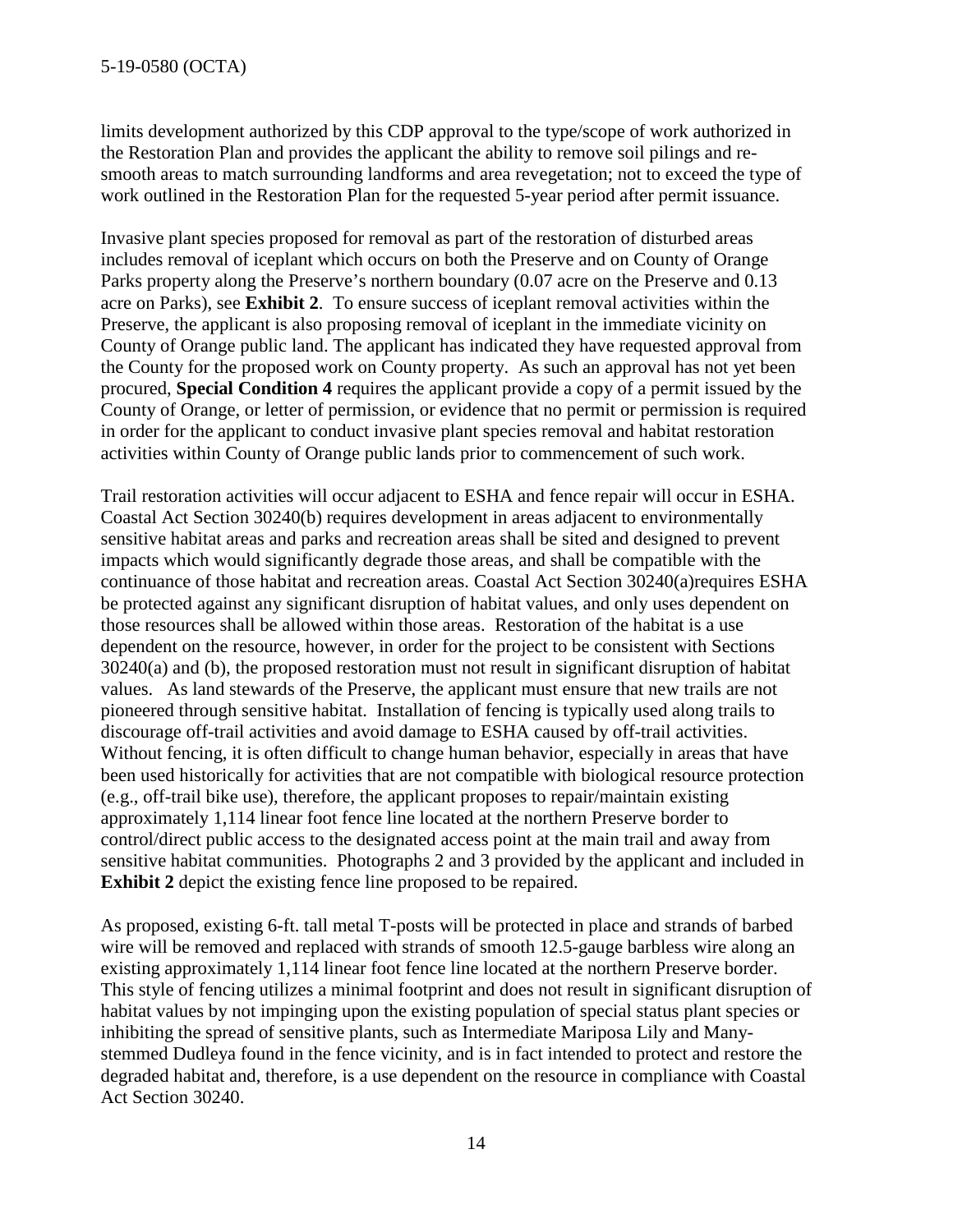5-19-0580 (OCTA)

#### **Proposed Invasive Species Removal Areas**

Additionally, the proposed Restoration Plan includes the initiation of invasive plant species removal throughout the Preserve, targeting high priority invasive species including iceplant, pampas grass, fountain grass, and artichoke thistle. The Restoration Plan targets removal of 2.34 acres of artichoke thistle and 1.42 acres of pampas grass. **[Exhibit 3](https://documents.coastal.ca.gov/reports/2019/9/W26b/W26b-9-2019-exhibits.pdf)** provides a map depicting proposed areas for invasive plant removal activities. Small quantities of sweet fennel, Russian thistle, and non-native grasses were noted as well, and will be removed as a part of the overall invasive species removal maintenance activities. These areas proposed for removal of invasive plant species are differentiated from the disturbance areas in that while they are occupied primarily by native plants, slight degradation was noted including thinning cover and presence of annual weeds due to adjacency to the disturbance areas. Passive restoration will include minor weeding and native seed dispersal, as needed. Removal methods include physical treatment (i.e., hand digging up individual plants and seedlings, cutting of stalks, cutting of seed heads) and chemical treatment (i.e., spot treatment with herbicide). If native plant establishment occurs after initial weed control, follow-up nonnative species control is proposed to largely consist of hand-pulling or spot spray to avoid impacts to newly establishing native species and herbicide use shall occur only in areas where native species will not be affected and only after consulting the Preserve Manager. Additionally, the Restoration Plan proposes to implement best management practices (BMPs) during all invasive species removal activities including chemical herbicide specifications, prevention measures when working in or adjacent to mapped special status plant species, erosion control BMPs during trail maintenance tasks, and implementation of a Nesting Birds Policy to conform to existing regulations and procedures for protection of nesting birds. Retreatment of the target invasive species is proposed to occur over a five-year period for effective control.

Invasive plant species removal will occur in ESHA. Coastal Act Section 30240(a) requires ESHA be protected against any significant disruption of habitat values, and only uses dependent on those resources shall be allowed within those areas. Restoration of the habitat is a use dependent on the resource, however, in order for the project to be consistent with Section 30240(a), the proposed restoration must not result in significant disruption of habitat values.

As proposed, the Restoration Plan invasive removal work will begin in areas of low concentration and move into areas of higher concentration in order to allow natural regeneration of native plant communities and prevents the invasive species from regaining a foothold. No areas will be left completely devoid of vegetation; if an area is completely cleared of invasive species, native plant material will be immediately introduced through container planting or seed. Additionally, when working in areas adjacent to mapped specialstatus species locations and sensitive habitats, limits of work, access trails, and maintenance areas will be flagged prior to start of work. Flagging, stakes, and/or construction fencing should will be used to demarcate the inside boundary of the buffer between the project activities and the sensitive habitat/species in order to avoid disturbing native plants during invasive removal activities. Such measures are intended to protect and restore the degraded habitat and will not result in significant disruption of habitat values as required by Coastal Act Section 30240(a).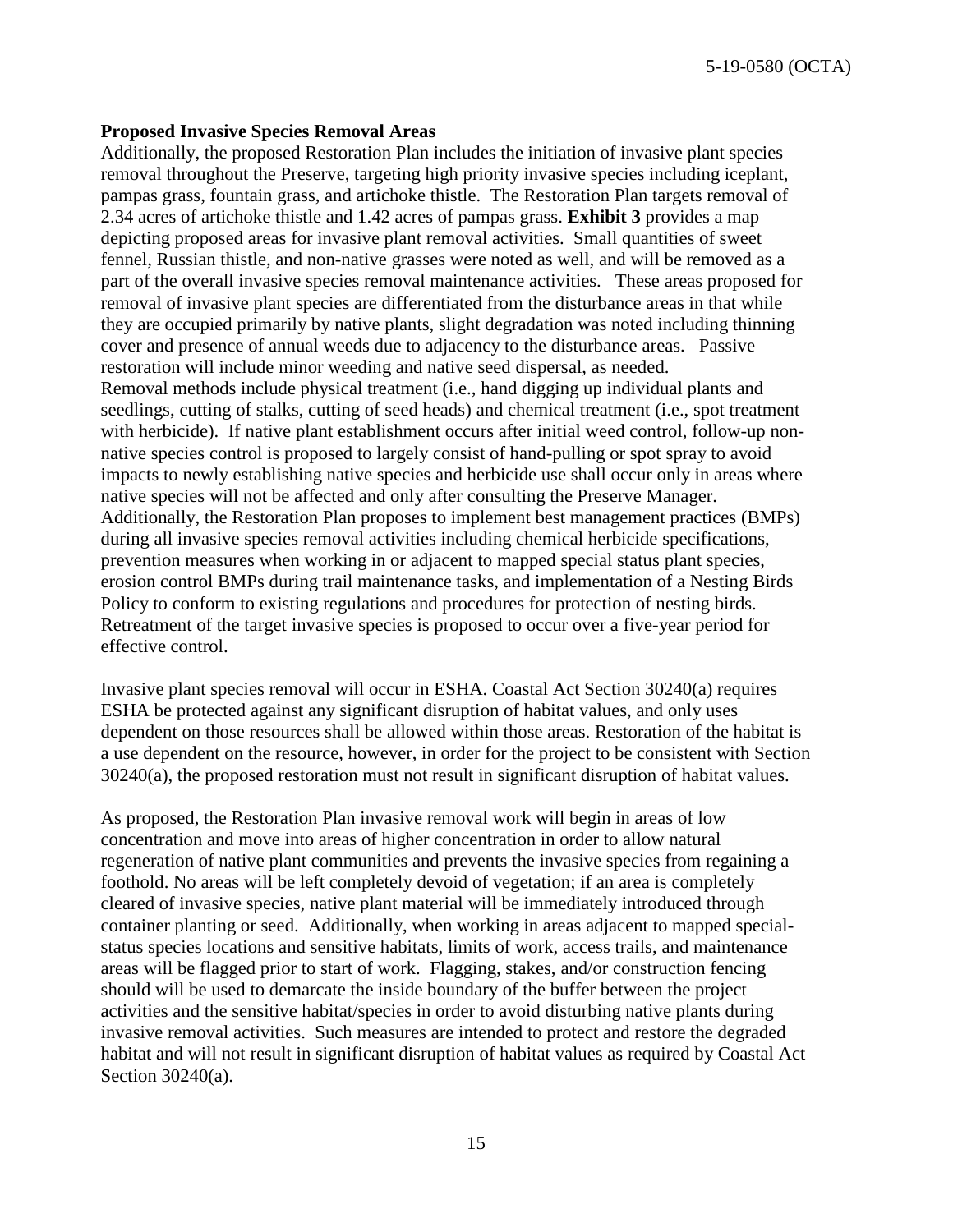### **Restoration Plan Monitoring and Reporting**

The applicant is proposing a Restoration Plan monitoring and reporting program consistent with the overarching management directives outlined in the Pacific Horizon Preserve Resource Management Plan (RMP) and Invasive Species Management Plan (ISMP) for the Preserve, which include multiple layers of monitoring for biological resources including targeted wildlife and plant surveys, general stewardship monitoring, and effectiveness monitoring for restoration activities. Monitoring is ongoing in perpetuity as a part of the RMP.

As proposed, active restoration will be qualitatively monitored on a quarterly basis for at least the first year. Following quarterly monitoring in the first year following restoration initiation, qualitative monitoring will continue biannually each year following invasive removals for a five-year period and may occur concurrently with other routine biological monitoring within the Preserve. Qualitative monitoring will consist of documentation of all invasive species removal activities and visual characterization of native plant establishment within the restoration areas in a given year. Monitoring will include a qualitative assessment of native plant cover, including progress toward meeting a 70-percent coverage goal; identification of invasive plant species establishment; and identification of necessary remedial actions, including additional native seeding, adjustments to invasive species plant control methods and timing, and modifications to site protection measures. The goal of monitoring is to assess the effectiveness of recommended invasive species treatment and restoration actions and allow for adaptive management strategies to be implemented in the future, if necessary. The success of the restoration program will be addressed through an adaptive management program as a part of OCTA's ongoing monitoring efforts at the Preserve that continue in perpetuity including planning, implementing, monitoring, and refining management strategies over time.

In addition, annual and five-year mapping of invasive species polygons will be conducted. Annual mapping will focus on areas that function as natural conduits of dispersal including roads, trails, fence lines, streams, and disturbed areas. Mapping of treated invasive species polygons will be updated every five years to assess changes (expansion, reduction, or new infestation) in the treated invasive species population and will assess invasive species distribution within treated areas, threat to sensitive habitats, proximity to conduits of spread such as streams and roads, and provide adaptive management recommendations, as appropriate. The annual report documenting all restoration and invasive management activity is proposed to be submitted to the Preserve Manager and Commission at the end of each year. **Special Condition #2** requires the applicant conform to the proposed Restoration Plan dated August 2019 including submittal of monitoring reports.

Therefore, the Commission finds that the development, as conditioned, does not pose significant adverse impacts that would significantly degrade habitat areas, is a use dependent on those resources, and is compatible with the continuance of those areas consistent with Section 30240 of the Coastal Act.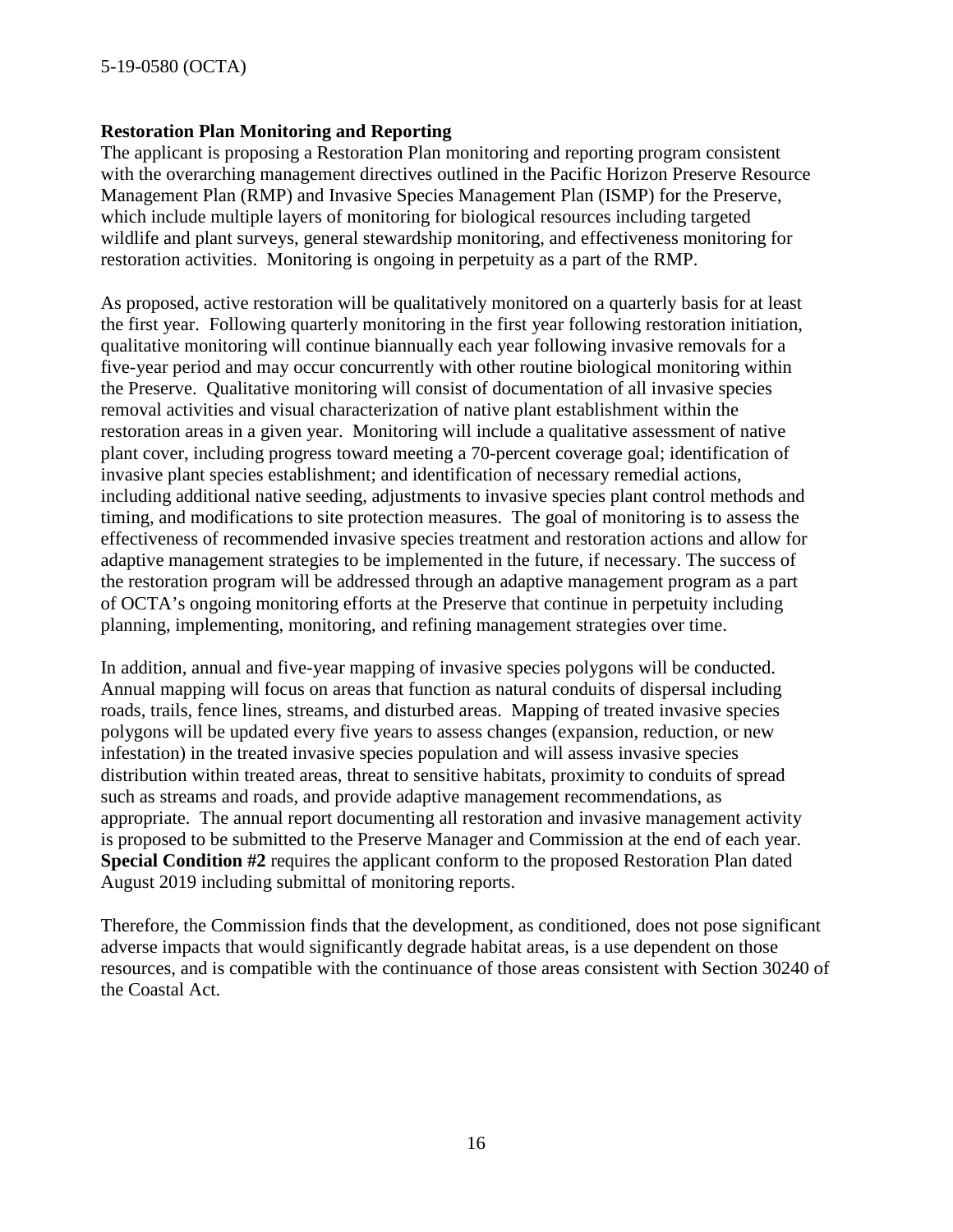## <span id="page-16-0"></span>**E. ARCHAEOLOGICAL RESOURCES**

Coastal Act Section 30244 states:

*Where development would adversely impact archaeological or paleontological resources as identified by the State Historic Preservation Officer, reasonable mitigation measures shall be required.*

The project site is undeveloped open space in known areas of pre-European occupation by Native Americans. Accordingly, it is possible that archeological/cultural resources may exist on the site. The applicant's consultant, LSA Associates conducted an Archaeological Sensitivity Assessment (ASA) for the Pacific Horizon Preserve in August 2015. No archaeological resources were identified within the boundaries of the Preserve. However, the applicant has provided information on the mapped location of a recorded archeological site within the vicinity of the proposed development. The extent and precise location of such sites are treated as confidential for their protection. Based on the negative results of the field survey and the geomorphological setting of the Preserve, the Preserve is not considered sensitive for the presence of archaeological resources. However, due to the proximity of a known archaeological site, the applicant proposes that any ground-disturbing activities proposed to take place at the northwest boundary of the Preserve be monitored by an archaeologist to ensure the protection of any possible archaeological resources such as marine shell deposits resulting from cultural activities, stones evidencing human use or modification, prehistoric pottery sherds, or other such artifacts or even skeletal remains and graverelated artifacts. Ground disturbing activities may yield cultural materials. The proposed Restoration Plan, therefore, includes archaeological monitoring during any ground disturbance activities associated with the restoration of the decommissioned trail area.

The Coastal Act requires that impacts to archaeological or paleontological resources be reasonably mitigated. Avoidance of impacts to archaeological resources is the preferred alternative, which will avoid mitigation requirements. Therefore, **Special Condition 5** further requires the applicant provide sufficient archeological and Native American monitors to assure that any other subsurface activity that has any potential to uncover or otherwise disturb cultural deposits is monitored at all times. If resources are encountered, **Special Condition 5** provides procedures for the preparation and submittal of a Significance Testing Plan, for review and approval of the Executive Director, identifying measures to be undertaken to determine the significance of the find.

Only as conditioned can the proposed project be found consistent with the certified LCP policies regarding the protection of archaeological/cultural resources.

## <span id="page-16-1"></span>**F. LOCAL COASTAL PROGRAM**

Coastal Act section 30604(a) states that, prior to certification of a local coastal program ("LCP"), a coastal development permit can only be issued upon a finding that the proposed development is in conformity with Chapter 3 of the Act and that the permitted development will not prejudice the ability of the local government to prepare an LCP that is in conformity with Chapter 3.

The City of Laguna Beach Local Coastal Program was certified with suggested modifications, except for the areas of deferred certification, in July 1992. In February 1993 the Commission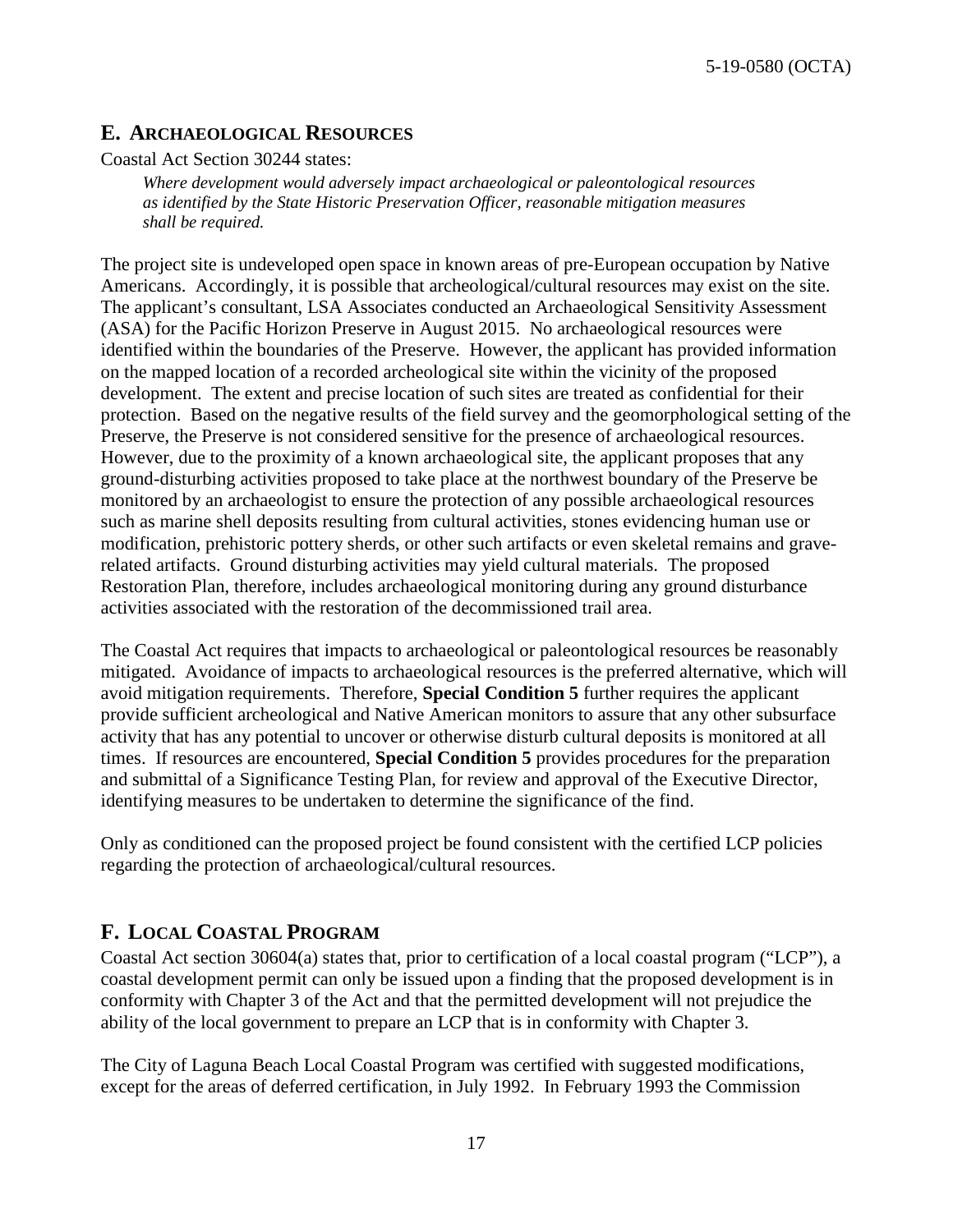concurred with the Executive Director's determination that the suggested modification had been properly accepted and the City assumed permit issuing authority at that time.

The subject site is located within the Hobo Canyon area of deferred certification. Certification in this area was deferred due to issues related to intensity and location of development and due to issues of public access arising from the lack of vehicular access to this open space area. However, as discussed above, the proposed development will not further decrease or impact public access within the recently established Preserve. Therefore the Commission finds that approval of this project, as conditioned, will not prejudice the City of Laguna Beach from preparing a total Local Coastal Program for this area of deferred certification that conforms with and is adequate to carry out the Chapter 3 policies of the Coastal Act.

## <span id="page-17-0"></span>**G. CALIFORNIA ENVIRONMENTAL QUALITY ACT (CEQA)**

Section 13096 of Title 14 of the California Code of Regulations requires Commission approval of Coastal Development Permits to be supported by a finding showing the permit, as conditioned by any conditions of approval, to be consistent with any applicable requirements of the California Environmental Quality Act (CEQA). Section 21080.5(d)(2)(A) of CEQA prohibits a proposed development from being approved if there are feasible alternatives or feasible mitigation measures available which would substantially lessen any significant adverse effect which the activity may have on the environment.

The proposed project has been conditioned in order to be found consistent with the Chapter 3 policies of the Coastal Act. Mitigation measures, including conditions addressing 1) Submittal of a Final As-Built Fence Plan; 2) Conformance to Restoration; Maintenance and Monitoring Plan; 3) Scope and Term of Permit Approval; 4) County of Orange Approval; and 5) Archaeological Monitoring. As conditioned, there are no feasible alternatives or feasible mitigation measures available which would substantially lessen any significant adverse impact which the activity may have on the environment. Therefore, the Commission finds that the proposed project is the least environmentally-damaging feasible alternative and can be found consistent with the requirements of the Coastal Act to conform to CEQA.